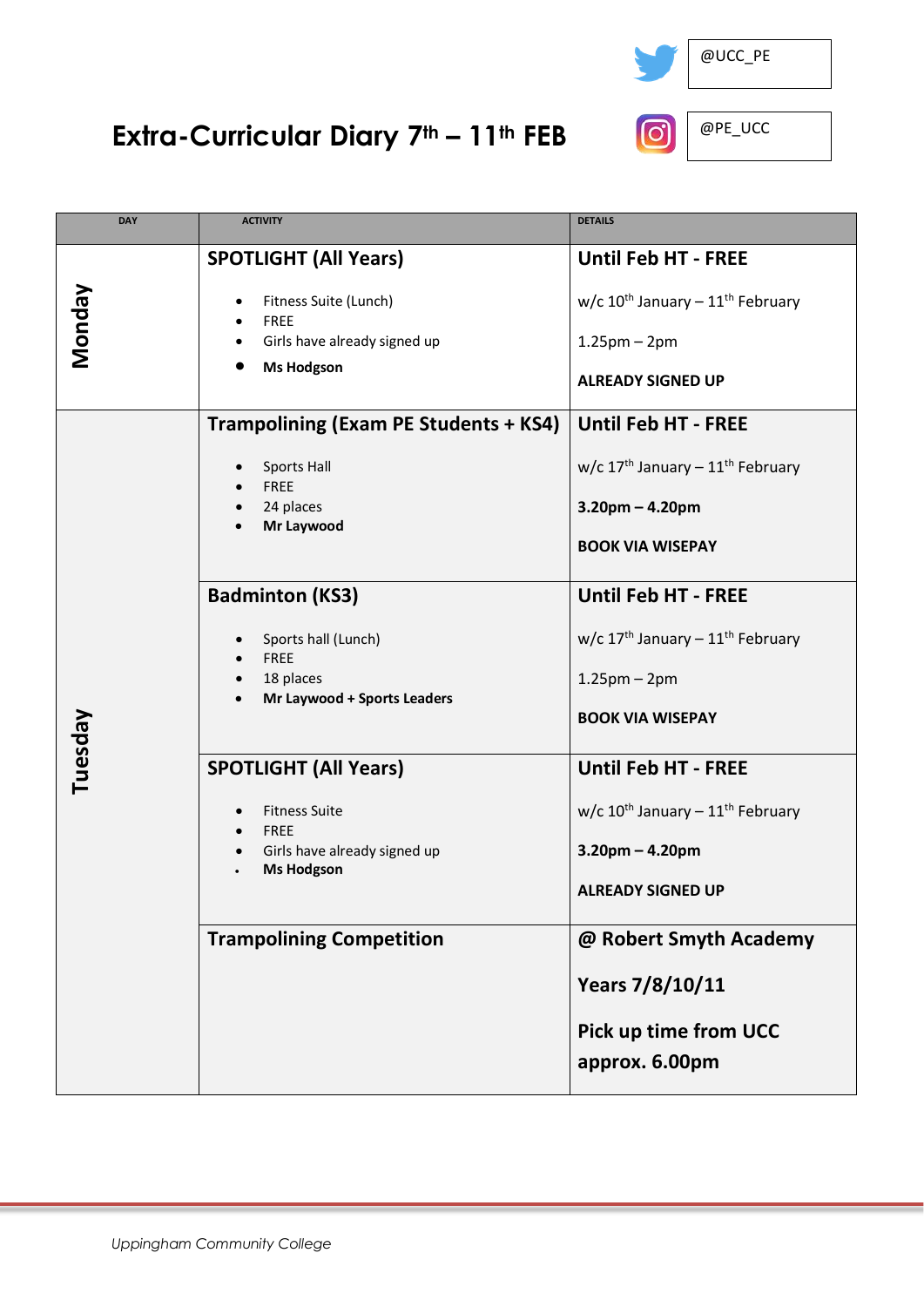| Dodgeball (Year 7)                              | <b>Until Feb HT - FREE</b>                               |
|-------------------------------------------------|----------------------------------------------------------|
| Sports Hall (Lunch)                             | w/c $17th$ January - $11th$ February                     |
| <b>FREE</b><br>20 places                        | $1.25$ pm – 2pm                                          |
| Mr Laywood + Sports Leaders                     | <b>BOOK VIA WISEPAY</b>                                  |
|                                                 |                                                          |
| <b>Girls Futsal (All years)</b>                 | <b>Until Feb HT - FREE</b>                               |
| <b>Sports Hall</b><br><b>FREE</b>               | w/c $17^{\text{th}}$ January - $11^{\text{th}}$ February |
| 25 (Looking for those interested in competing   | $3.20$ pm – $4.20$ pm                                    |
| in upcoming fixtures)<br>Mr Rowan/ Mr Grandidge | <b>BOOK VIA WISEPAY</b>                                  |
| <b>SPOTLIGHT (All Years)</b>                    | <b>Until Feb HT - FREE</b>                               |
|                                                 |                                                          |
| <b>Fitness Suite</b><br><b>FRFF</b>             | w/c $10^{th}$ January - $11^{th}$ February               |
| Girls have already signed up                    | $1.25$ pm – $2$ pm                                       |
| <b>Ms Hodgson</b>                               | <b>ALREADY SIGNED UP</b>                                 |
| <b>Futsal Competition</b>                       | @ Belvoir                                                |
|                                                 | <b>Year 7 Girls</b>                                      |
|                                                 | <b>Pick up time from UCC</b>                             |
|                                                 | approx. 5.30pm                                           |
| <b>RYDA Dance (Street Dance)</b>                | Until Feb HT - FREE                                      |
| <b>UCC Drama Studio</b>                         | w/c $10^{th}$ January - $11^{th}$ February               |
| 5.50 per week (Paid in termly blocks)<br>Sarah  | $3.15$ pm $- 4.15$ pm                                    |
|                                                 | Book at https://rutlanddance.co.uk/                      |
| <b>RYDA Dance (Contemporary)</b>                | Until Feb HT - FREE                                      |
| <b>UCC Drama Studio</b>                         | w/c $10^{th}$ January - $11^{th}$ February               |
| 5.50 per week (Paid in termly blocks)<br>Sarah  | $4.15$ pm $- 5.15$ pm                                    |
|                                                 | Book at https://rutlanddance.co.uk/                      |
|                                                 |                                                          |

**Wednesday**